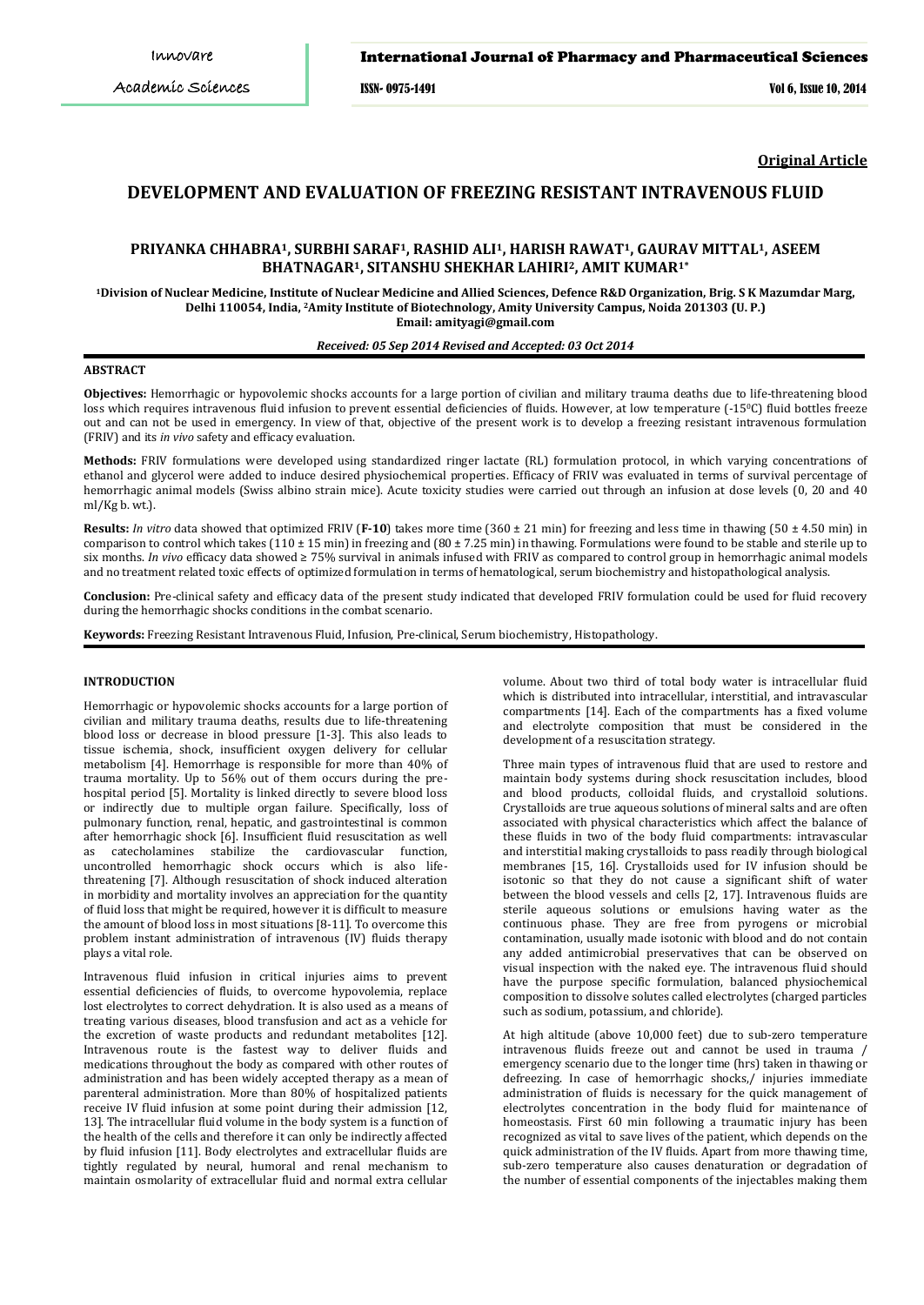unusable. In view of that, objective of the present study is development and characterization of a freeze resistant intravenous (FRIV) formulation for high altitude. The developed FRIV will be able to replace the fluid/ blood loss from the body with reduced thawing time in addition to survival efficacy.

## **MATERIALS AND METHODS**

#### **Chemical and Reagents**

Sodium chloride, potassium chloride, calcium chloride, lactic acid and analytical grade (AR) reagents were purchased from Merck Ltd. India. Ringer Lactate was procured from Denis Chem Lab Ltd., Ahmedabad, India. Glycerol was purchased from SD Fine Chemical Ltd, Mumbai, India. All other chemicals were of AR grade and used as obtained.

## **Experimental Animals**

Male Swiss albino strain mice, weighing  $28 \pm 2g$  from the animal house facility of the Institute were used for the study. All animal experimental protocols were approved by the Institutional Animal Ethical Committee (IAEC). Experimental animals were housed in polypropylene cages in groups of six mice per cage and kept in a room maintained at 25 ± 20 C with a 12h light/dark cycle, and were acclimatized for a week before conducting an experiment. They were given free access to standard laboratory animal feed (Golden Feed Laboratory. Delhi, India) and water ad libitum.

#### **Methods**

### **Preparation of freezing resistant intravenous (FRIV) formulations**

Different FRIV fluid formulations based on Ringer lactate were prepared using the standard protocol and varying concentration of ethanol and glycerol was also added. Briefly, the solvent used for preparation of FRIV fluids formulations was water for injection. After addition of different constituents of ringer lactate (Calcium Chloride, Potassium Chloride, Sodium Chloride, and Sodium Lactate) in the given concentration as per British Pharmacopeia 2007, ethanol (0-4%), and glycerol (0-20%) were also added and mixed thoroughly using mechanical stirrer at 100 rpm for 30 min at 25 °C [18]. The formulations thus prepared were evaluated for clarity against alternate light and black backgrounds. After aseptic preparation the fluids were filtered through 0.22 μm membrane filter (Acrodisc® , Pall Corporation, USA) and thereafter transferred to the pre-sterilized glass containers.

## *In-vitro* **characterization**

### **Evaluation of Freezing Resistant Characteristics**

Fourteen (14) different formulations were prepared and evaluated for their freezing and thawing properties. Formulations were filled in plastic bags used for IV fluid storage and kept at sub-zero temperature  $(-20 \pm 0.1 \degree \text{C})$  in refrigerating circulating bath (RW-1025G, JEIO TECH, Korea), to observe freezing time. Complete frozen bottles were taken out and kept at room temperature (25°C) to observe thawing time.

### **Physiochemical Analysis**

## **Freezing and Thawing Stability**

After six repetitive cycles of freezing and thawing, formulations were evaluated for changes in their pH, color, and aggregation if any, to confirm their stability (British Pharmacopeia, 2007). Briefly; 10 milliliters (ml) of the solution into a 20 ml colorless ampoule was filled and sealed, and used as the sample. Separately, 10 ml of the solution was put into a 20 ml colourless ampoule and sealed which was wrapped in aluminum foil to protect completely from light, and used as the control. The sample and control were exposed to the light source for an appropriate number of hours. Samples were then analyzed for physical appearance, pH, and color.

## **Determination of pH**

The pH of developed formulations was measured using a pH meter (Microprocessor pH system, Punjab, India) for analysis of acidic or basic nature of the fluids. pH of the formulations was also evaluated after repetitive freezing and thawing to establish stability of the formulation.

#### **Microscopic observation**

The slides of optimized fluid formulation were prepared and observed under the microscope (Olympus BX 60) for any physiochemical change or contamination in the formulation at different time intervals (1, 3, and 6 months) so as to confirm the stability of developed fluid formulation.

## **In-vivo evaluation of FRIV formulation**

#### **Efficacy evaluation**

In vivo efficacy evaluation studies of developed FRIV fluid formulation was carried out on hemorrhagic animal models. Hemorrhagic shock was induced withdrawing the blood (1 ml) from retro-orbital plexus of the animals. Twenty-four Swiss albino strain male mice were selected and randomly divided into 3 groups, 8 animals in each. Animal groups were designated as group I, group II, and group III. The animals of group I, was kept as control and no treatment was given while animals of group II and III were treated with intravenous infusion of Ringer Lactate and developed FRIV formulation respectively (equal to the volume to the total blood withdrawn) instantly after blood collection using a calibrated portable infusion pump (Pilot E, A2 India 01, Fresenius vial SA). A 27G X19 mm Top Winged Infusion Set (Meditop Corporation (M) SDN BHD Malaysia) was inserted into tail vein for infusion of fluids. Thereafter, clinical sign and symptoms of toxicity and survival studies were observed in all the animals [19].

## **Acute toxicity study**

Eighteen (18) Swiss albino strain male mice weighing  $28 \pm 2$ g were selected and randomly divided into three groups of six animals in each. The animals groups were designated as group I, group II, and group III. The animals of group I served as control and received no treatment. Group II and III animals received a single dose of optimized FRIV fluid (20 and 40 ml/kg b. wt.) respectively using a calibrated portable infusion.

A 27GX19 mm, Top Winged Infusion was inserted into tail vein for infusion of FRIV fluid. Animals were observed prior to infusion, throughout the infusion process, and again approximately 1h after the infusion process. Untreated control mice were weighed and returned to their cages they were observed before and after other mice were injected. Animals were observed daily after dosing up to 14 days for any clinical sign of toxicity and mortality [**20**]. At 14th day of IV infusion experimental animals were sacrificed and dissected for further evaluation.

### **Observations**

### **Gross pathology**

The animals were observed for any changes in skin, fur, eyes, mucous membranes, autonomic, central nervous systems, somatomotor activity and behavior pattern. Attention was also directed toward observations of tremors, convulsions, salivation, diarrhoea, lethargy, and sleep if any.

### **Body weight, food and water intake**

All animals were observed at least twice a day and their body weights, feed, and water intake were recorded daily throughout the experiment.

### **Hematological analysis**

The animals were fasted overnight prior to necropsy and blood collection. Blood was collected by cardiac puncture in vials containing EDTA for immediate analysis of hematological parameters. Standard hematological parameters like red blood cells (RBCs), white blood cells (WBCs), erythrocyte sedimentation rate (ESR), P/C ratio, hemoglobin (Hb), hematocrit (HCT), mean corpuscular volume (MCV), mean cell hemoglobin (MCH) and platelets (PLT) counts were analysed using hematological automatic analyzer (Roche Integra, 400 Plus, Diagnostic Systems).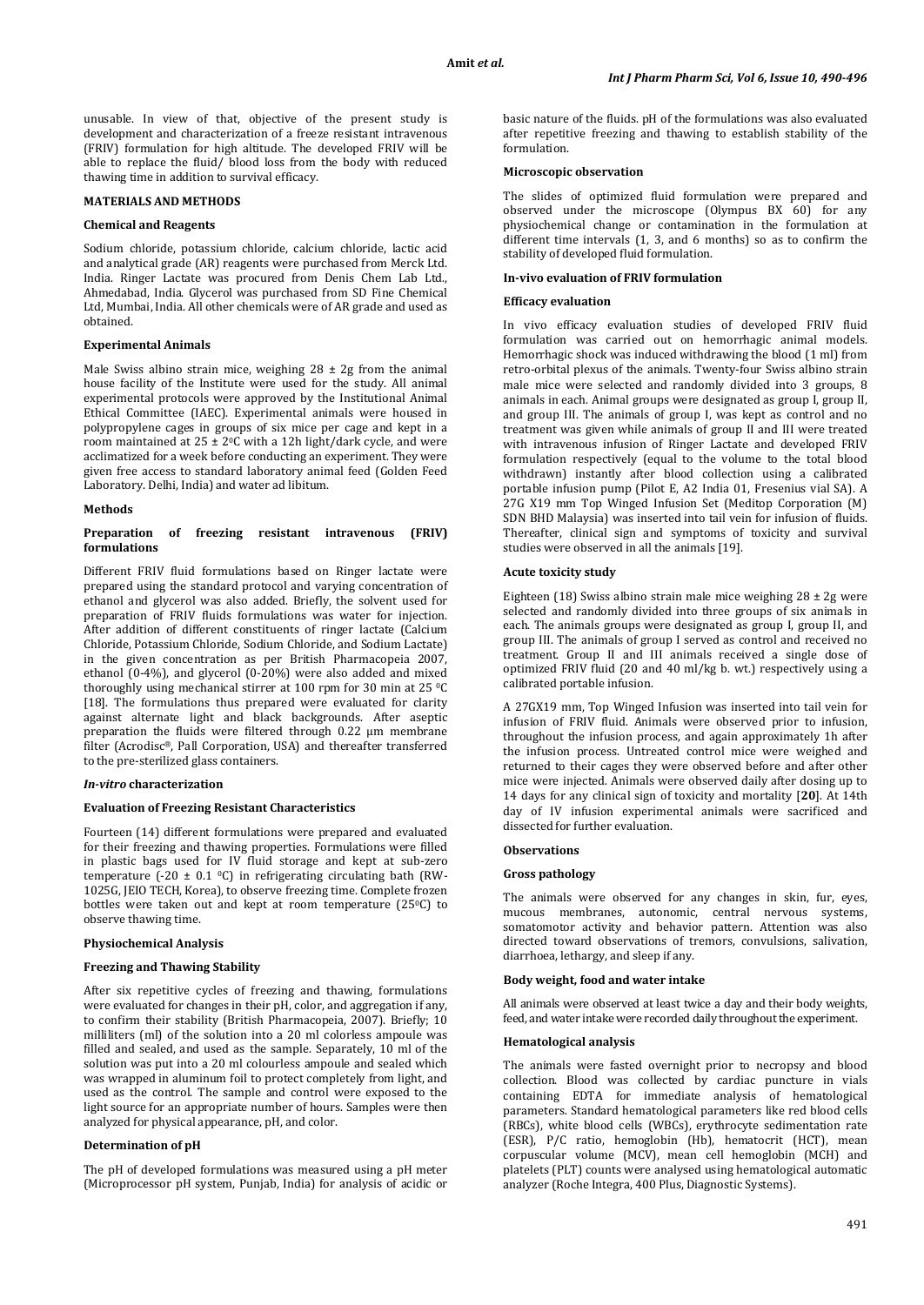### **Serum biochemistry analysis**

Blood samples for biochemical investigations were collected in plain tubes and centrifuged at 4000 rpm at 4°C for 10 min to obtain the serum. Serum glutamic oxaloacetic transaminase (SGOT), serum glutamic pyruvic transaminase activities (SGPT), alkaline phosphatase (ALP), protein, albumin, globulin, A/G ratio, urea, uric acid, and creatinine levels were estimated using the reagent kit of Randox Laboratory Ltd, UK in an automated analyzer (DREL 3000 HACH).

### **Organ/ body weight ratio analysis**

After detailed gross necropsy examination, vital organs (heart, kidneys, liver, lungs, and spleen) were collected carefully for microscopic examine. Further their weights were analysed in relation to total body weight.

## **Histopathological analysis**

The tissue samples of different vital organs viz; heart, kidney, liver, lung, and spleen were collected from all the animals and preserved in 10% buffered neutral formalin. They were adequately sliced wherever necessary. After a minimum of 24h fixation, they were sampled and processed by conventional methods [**21**], paraffin blocks were made and 5μm size paraffin sections were stained with hematoxylin and eosin [**22**]. The sections were deparaffinized using xylene and ethanol. The slides were washed with phosphate buffer saline (PBS) and permeabilized with permeabilization solution (0.1M citrate, 0.1% Triton X-100). Tissue histology was evaluated and microscopic changes were analyzed under a light microscope and compared with control.

## **Statistical analysis**

Numerical data from experiments are presented as Mean ± SD. Differences between groups were analyzed following one way ANOVA using Dunnett's test and minimum criterion for statistical significance was set at p < 0.05 for all comparisons.

### **RESULTS**

## **Preparation of FRIV fluid formulations**

Fourteen (14) different types of FRIV formulations were developed as shown in Table 1. Physical properties of the developed formulations were also observed by naked eye any change in transparency and texture of the formulation was observed with change in the concentration of ethanol and glycerol.

**Table 1: Concentrations of different constituents present in FRIV fluid formulations prepared.**

| <b>Formulation No.</b> | Different constituents in FRIF fluid formulation |         |                          |                                   |  |
|------------------------|--------------------------------------------------|---------|--------------------------|-----------------------------------|--|
|                        | <b>Ringer Lactate</b>                            | Ethanol | Glycerol                 | <b>Physical Appearance</b>        |  |
| $F-1$                  | Normal Saline                                    |         |                          | Clear, Transparent                |  |
| $F-2$                  |                                                  | $1\%$   |                          | Clear, Transparent                |  |
| $F-3$                  |                                                  |         | 5%                       | Clear, Transparent                |  |
| F-4                    |                                                  | 2%      | $\overline{\phantom{a}}$ | Clear, Transparent                |  |
| F-5                    |                                                  | 4%      | $\overline{\phantom{0}}$ | Clear, Transparent                |  |
| F-6                    |                                                  |         | 10%                      | Clear, Transparent                |  |
| $F-7$                  |                                                  |         | 15%                      | Clear, Transparent                |  |
| <b>F-8</b>             |                                                  |         | 20%                      | Transparent with phase separation |  |
| $F-9$                  |                                                  | 2%      | 10%                      | Clear, Transparent                |  |
| $F-10$                 |                                                  | 2%      | 15%                      | Clear, Transparent                |  |
| $F-11$                 |                                                  | 2%      | 20%                      | Transparent with phase separation |  |
| $F-12$                 |                                                  | 4%      | 10%                      | Transparent with phase separation |  |
| $F-13$                 |                                                  | 4%      | 15%                      | Transparent with phase separation |  |
| $F-14$                 |                                                  | 4%      | 20%                      | Transparent with phase separation |  |

**Table 2: Time taken in complete freezing and thawing by different FRIV fluid formulations.**

| <b>Formulation</b> | <b>Initiation of freezing</b> | Completion of freezing Time (min) | <b>Thawing Time (min)</b> |
|--------------------|-------------------------------|-----------------------------------|---------------------------|
| No.                | Time (min)                    |                                   |                           |
| $F-1$              | $50 \pm 4.50$                 | $110 \pm 15.00$                   | $80 \pm 7.25$             |
| $F-2$              | $60 \pm 3.64$                 | $150 \pm 11.50$                   | $60 \pm 6.40$             |
| $F-3$              | $70 \pm 5.24$                 | $160 \pm 14.60$                   | $55 \pm 6.25$             |
| $F-4$              | $90 \pm 6.40$                 | $180 \pm 16.20$                   | $45 \pm 5.54$             |
| $F-5$              | $120 \pm 10.50$               | $210 \pm 18.75$                   | $35 \pm 5.20$             |
| $F-6$              | $210 \pm 14.25$               | $315 \pm 23.10$                   | $70 \pm 7.90$             |
| $F-7$              | $270 \pm 20.60$               | $375 \pm 25.45$                   | $50 \pm 4.94$             |
| $F-8$              | $300 \pm 21.85$               | $405 \pm 28.00$                   | $45 \pm 4.52$             |
| $F-9$              | $210 \pm 13.50$               | $290 \pm 22.70$                   | $60 \pm 5.04$             |
| $*F-10$            | $300 \pm 19.75$               | $360 \pm 21.00$                   | $50 \pm 4.50$             |
| $F-11$             | $265 \pm 20.25$               | $350 \pm 21.30$                   | $45 \pm 4.74$             |
| $F-12$             | $225 \pm 14.30$               | $300 \pm 19.65$                   | $60 \pm 5.94$             |
| $F-13$             | $300 \pm 20.90$               | $405 \pm 26.40$                   | $40 \pm 4.34$             |
| $F-14$             | $345 \pm 22.48$               | $465 \pm 28.85$                   | $35 \pm 3.85$             |

**\*** Optimized Freezing Resistant Intravenous Formulation

### *In-vitro* **characterization**

## **Evaluation of Freezing Resistant Characteristics**

Freezing and thawing time of developed FRIV fluid formulations at sub-zero temperature (-200C ±0.10 C) are shown in **Table 2**. Freezing and thawing cycle was repeated six times and depression in the freezing point was observed in all the developed formulations. Freezing time increases from  $\sim$ 110 min to  $\sim$ 465 min after addition of 4% ethanol and 20% glycerol.

Increase in the freezing time and decrease in the thawing time was observed uniformly by an increase in the concentration of ethanol and glycerol.

## **Physical Analysis**

## **Stability**

After six repetitive freezing/ thawing cycles of developed formulations no significant change in physiochemical properties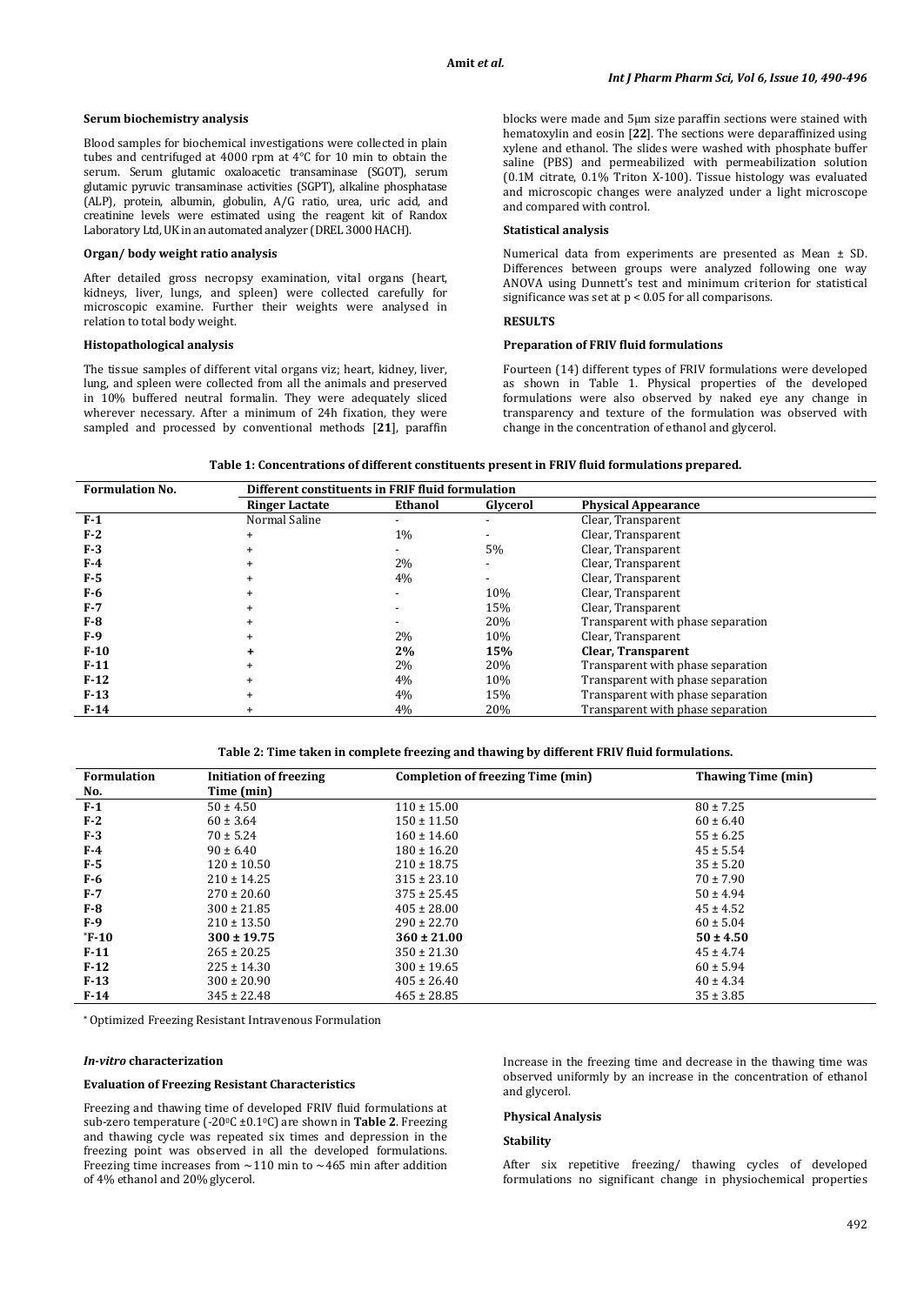(precipitation, pH and color) of the formulations were observed in comparison to control IV fluid.

## **Evaluation of pH**

Repetitive freezing/ thawing of developed formulations has not showed any effect on the pH of developed FRIV formulations and found to be between  $6.5 \pm 0.3$ .

## **Microscopic observation**

No microbial contamination was observed up to six months. The microscopic evaluation of developed formulation was carried out at 0, 1, 3, and 6 month time interval.

### *In-vivo* **efficacy evaluation**

The survival of animals of different groups has been shown in Fig. 1. All animals of group I were found dead within 24 hours of blood withdrawn,  $\sim$  25% of animal survival rate was observed in the animals of group II, which was infused with normal ringer lactate intravenous fluid. On the other hand, group III animals infused with developed FRIV formulation showed more than 75% survival rate.



**Fig. 1: Efficacy evaluation of FRIV fluid formulation intravenous infusion on hemorrhagic shocked animals. Values are expressed as mean ± S. D; (n=8).**

## **Acute toxicity studies**

## **Gross pathology**

No mortality and morbidity or any signs of behavioural changes or toxicity were observed up to 14-days period after intravenous infusion of dose levels of 20 and 40 ml/kg body weight. Morphological characteristics (fur, skin, eyes, and nose) appeared normal. No tremors, convulsion, salivation, diarrhea, lethargy or unusual behaviours such as self-mutilation, walking backward and so forth were observed; gait and posture, reactivity to handling or sensory stimuli, grip strength were all normal.

## **Food, water intake and body weight analysis**

No significant changes were observed in weight of treated groups as compared to control (Fig. 2). No significant difference was observed in test group of experimental animals in comparison to the control group of animals in terms of nutritional status/ feeding habits. Body weights of treated animals increased and there were no changes as compared to control.



**Fig. 2: Body weight variations in experimental animals treated with FRIV fluid formulation infusion during acute toxicity study. Values are expressed as mean ± S. D; (n=6).**

### **Hematological analysis**

As shown in Table 3, no significant changes were observed in hematological parameters in all the treated groups as compared to control group animals.

| Hematological      | Group I           | <b>Group II</b>   | <b>Group III</b>  |
|--------------------|-------------------|-------------------|-------------------|
| <b>Parameters</b>  | Average ± SD      | Average ± SD      | Average ± SD      |
| $Hb$ (gm/dl)       | $12.17 \pm 1.38$  | $11.067 \pm 1.53$ | $12.36 \pm 1.42$  |
| WBC $(10^3/\mu L)$ | $10.84 \pm 1.88$  | $9.96 \pm 1.94$   | $10.78 \pm 1.96$  |
| ESR/mm/1sthr       | $16.00 \pm 1.46$  | $19.66 \pm 1.52$  | $12.66 \pm 1.49$  |
| P/C                | $1.43 \pm 0.058$  | $1.653 \pm 0.045$ | $1.43 \pm 0.208$  |
| MCV(f)             | $41.41 \pm 2.58$  | $42.30 \pm 2.62$  | $41.71 \pm 2.618$ |
| MCH(pg)            | $30.11 \pm 1.12$  | $30.37 \pm 1.16$  | $30.35 \pm 1.32$  |
| $MCHC$ (g/dl)      | $33.13 \pm 2.431$ | $33.43 \pm 2.516$ | $34.15 \pm 2.551$ |
| RBC $(106/\mu L)$  | $9.45 \pm 1.235$  | $9.63 \pm 1.353$  | $8.92 \pm 1.372$  |
| HCT (%)            | $36.00 \pm 1.400$ | $35.33 \pm 1.528$ | $36.06 \pm 1.462$ |

\*Group I: Control; Group II: 20 ml/Kg b. wt., and Group III: 40 ml/kg b. wt. infusion of developed FRIV formulation. Values are expressed as mean ± S. D;  $(n=6)$  and  $p > 0.05$ ; group II and III versus group III.

| Serum biochemistry parameters | Group            |                  |                  |  |
|-------------------------------|------------------|------------------|------------------|--|
|                               | Group I          | <b>Group II</b>  | <b>Group III</b> |  |
| SGOT/AST (IU/L)               | $88.33 \pm 7.53$ | $92.30 \pm 8.50$ | $94.20 \pm 8.75$ |  |
| SGPT/ALT (IU/L)               | $57.00 \pm 4.65$ | $59.67 \pm 5.59$ | $60.67 \pm 5.06$ |  |
| ALP $(IU/L)$                  | $72.00 \pm 3.96$ | $69.67 \pm 4.25$ | $76.00 \pm 4.61$ |  |
| Protein $(g/dl)$              | $7.13 \pm 1.15$  | $7.43 \pm 1.32$  | $7.90 \pm 1.36$  |  |
| Albumin $(g\%)$               | $3.37 \pm 0.65$  | $3.55 \pm 0.62$  | $3.76 \pm 0.73$  |  |
| $Globalin(g\%)$               | $2.40 \pm 0.32$  | $2.52 \pm 0.35$  | $2.70 \pm 0.34$  |  |
| A/G                           | $1.52 \pm 0.16$  | $1.49 \pm 0.15$  | $1.56 \pm 0.16$  |  |
| Urea $(mg/dl)$                | $31.00 \pm 3.42$ | $25.00 \pm 3.34$ | $29.00 \pm 3.66$ |  |
| Uric acid $(mg/dl)$           | $8.00 \pm 1.20$  | $7.64 \pm 1.28$  | $7.38 \pm 1.18$  |  |
| Creatinine (mg/dl)            | $0.52 \pm 0.040$ | $0.56 \pm 0.042$ | $0.62 \pm 0.046$ |  |

\*Group I: Control; Group II: 20 ml/Kg b. wt., and Group III: 40 ml/kg b. wt. Infusion of developed FRIV formulation. Values are expressed as mean ± S. D; (n=6) and p > 0.05; group II and III versus group III.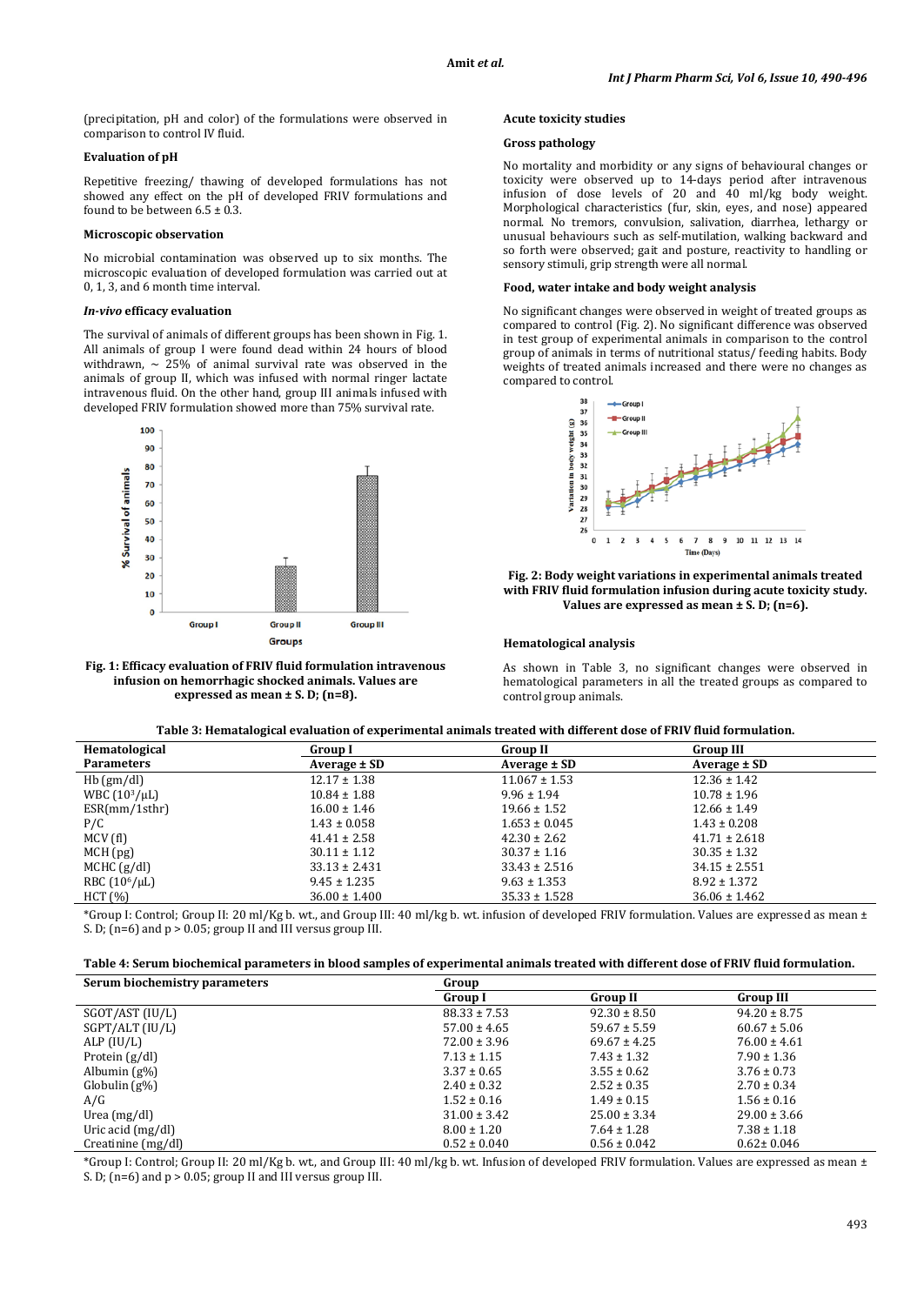### **Serum biochemistry analysis**

Serum biochemistry parameters are shown in **Table 4.** There were no significant changes in treated animals as compared to control group animals.

## **Organ/ body weights ratio analysis**

No statistically significant differences in organ/ body weights ratio of vital organs (heart, kidney, liver, lung, and spleen) of experimental animals as compared to control group were observed as gave in **Figure 3**.



**Fig. 3: Organ/ body weight ratio determination of vital organs of experimental animals treated with FRIV fluid formulation. Values are expressed as Mean ± S. D; (n=6).**

### **Histopathalogical analysis**

At necropsy no abnormalities were detected in pathological examinations of the tissues during microscopic examination of vital organs in comparative histology of tissues of control and test animals. As shown in Figure 4, Infusion of FRIV formulation did not affect the histology of vital organs viz., heart, kidney, and liver lungs, and spleen.



**Fig. 4: Histological micrographs of different vital organs of experimental animals treated with FRIV fluid formulation (Magnification: 20X).**

## **DISCUSSION**

Hemorrhagic shock remains one of the leading causes of death in battlefield [4]. It is critical to provide medical aid with real time monitoring of soldiers in traumatic injuries. The excessive loss of fluid leads to the dysfunction of immune cells, resulting in tissue damage and finally organ failure [23, 24]. Intravenous fluids are pharmaceutical products that are administered intravenously to recover fluid loss. At high altitude, due to the extreme low temperature the intravenous fluid gets freeze and is not used in case of emergency.

We have formulated and optimize freezing resistant intravenous (FRIV) fluid which remains in liquid form even at sub-zero (-20°C) temperature. Freezing resistant property in developed intravenous fluids was induced by adding variable concentration of ethanol (0- 4%) and glycerol (0-20%). It was observed that, freezing resistant property increases with increase in the concentration of the ethanol and glycerol. It was due to the hindrance in the hydrogen bonding developed after addition of crystalloids and increases with increase in concentration of the same. Physical observation of the developed formulations showed phase separation after addition of 20% glycerol, while the formulation having 0-15% glycerol showed uniformity in the texture and no phase separation was observed. On the other hand addition of ethanol up to 4% showed no effect on the texture of the formulation. Addition of ethanol (0-4%), and glycerol (0-20%) in normal ringer lactate also prevents cryo-degradation of the formulations which resists to freezing at subzero temperature [25]. As shown in table 2, formulation containing 4% ethanol with 15% (F-13) and 20% (F-14) glycerol has the highest freezing resistant property and takes maximum time to freeze out and minimum for thawing. As reported earlier intravenous formulations containing more than 2% ethanol and 15% glycerol showed toxicity [26, 27]. In view of that, formulation **F-10** (containing 2% ethanol, and 15% glycerol) was considered to be the best and chosen for further safety and efficacy studies. In addition to depression in freezing point, developed formulation also provides crystalloid solution and additional energy by means of glycerol. Stability of the formulation was evaluated by microscopic examination and confirmed as no aggregation and no variation in pH was found. Infusion of large quantities of blood can increase mortality or result in serious complications, such as disseminated intravascular coagulation (DIC), acute respiratory distress syndrome (ARDS), or systemic inflammatory response syndrome (SIRS) to the exposing patients [28, 29].

Efficacy evaluation of developed FRIV formulation was carried out by induction of hemorrhagic shocks in experimental animal models (Swiss albino strain mice). As shown in Figure 1, developed FRIV fluid formulation was found to be more effective in terms of survival rate (75%) of animals as compared to ringer lactate infused animals (25%), while no survival was observed in case of control (group I) animals. A large volume of fluids occasionally must be administered repeatedly by the intravenous route to test the safety and tolerability studies of a product. Therefore it is important for pathologists, toxicologists, and investigators to be aware of all mortalities, clinical signs, time of onset, duration, and reversibility of toxicity produced by intravenous infusions of large volume of formulations. Other properties of the solution or suspension, such as pH, irritancy, pharmacologic effects, and systemic toxicity, may also affect the maximal tolerated volume and rate of infusion of a particular fluid.

Safety studies of the developed formulation were carried by means of the toxicological evaluation using standard techniques like pathological studies, hematological analysis, serum biochemistry etc. [30-34]. No sign of local injury and inflammatory response was observed at site of injection in the treated groups of animals. As shown in Table 3, hemogram was estimated and results showed no deleterious effect on blood cell count, hemoglobin and other related parameters. Liver is the vital organ of paramount importance involved in the maintenance of metabolic function and detoxification of drugs. The fluid infused eliminates through renal excretion. Thus it was mandatory to estimate its effects on kidney and liver functions.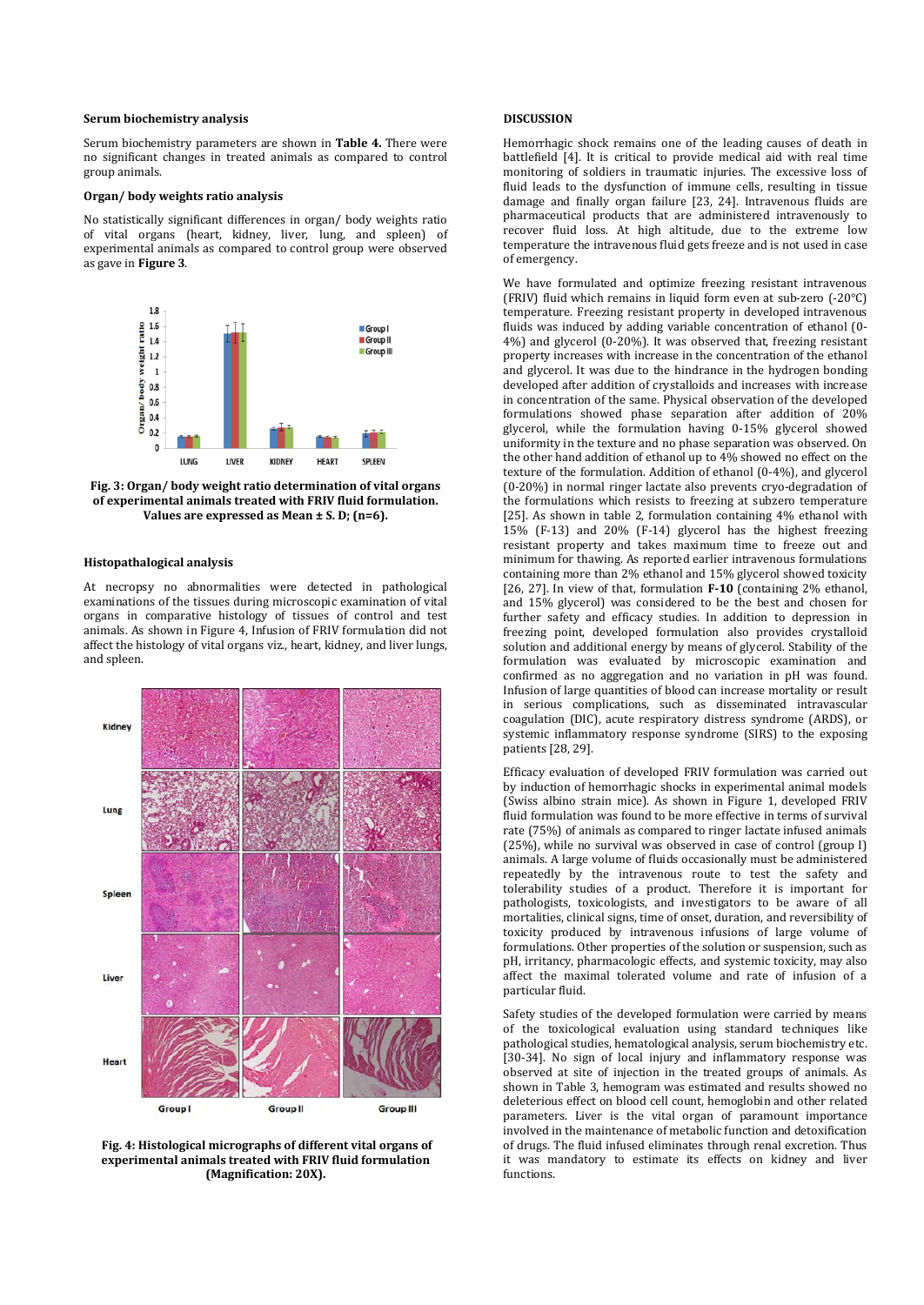Transaminases (AST and ALT), ALP, creatinine and uric acid are generally used as an indicator for liver and kidney toxicity [35, 36]. No significant change was found in serum levels of AST, ALT, and ALP enzymes post intravenous infusion of formulation showing no detrimental effect on liver and kidney as shown in Table 4. Similarly, no significant change in the organic body weight of the FRIV treated animals were observed in comparison to the control group animals as shown in Figure 3. The safety of formulation on specific organs<br>was further confirmed by histopathological assessment. confirmed by histopathological assessment. Histopathological examination of selected vital organs (heart, lung, liver, kidney, and spleen) from both treated and control animals showed normal architecture, suggesting that no microscopic changes and morphological disturbances were caused due to an infusion of fluid at all dose levels. The fluid volumes used in current study were taken large as small animals require higher doses per kg body weight than larger animals due to their higher metabolic rate [37]. However, we did not examine the potential adverse effects of long-term repeated intravenous infusion of large fluid volumes or possible changes in many clinical laboratory parameters. The infusion rates used in this study were considerably below the estimated glomerular filtration rate of mice, suggesting that infusions of large volumes at higher rates may be possible.

### **Limitations**

The developed freezing resistant formulation presented in this study is in the pre-clinical stage and need to be further evaluation for its safety and efficacy. The developed formulation can be used in emergency conditions if found safe in further clinical studies. The long term stability and sterility of the formulation is also required to assess for its long term storage so that it can be used in case of emergency.

## **CONCLUSION**

Our results confirmed that developed and optimized formulation has the freezing resistant characteristic and it takes more time to freeze out and less time in thawing in comparison to standard ringer lactate fluid. Physiochemical characterization confirmed stability and sterility of the developed intravenous formulation. Enhanced survival rate (75%) of the small experimental animals induced with hemorrhagic shock confirmed the efficacy of FRIV formulation. An acute toxicity study of developed formulation indicates no adverse clinical effects in mice when administered intravenously at volumes up to 40 ml/kg and at rates up to 4 ml/h. In conclusion, our data suggest that developed FRIV formulation is efficient, safe and indicates no clinically relevant alterations of any of physiological, biochemical and histopathological parameters. Developed FRIV formulation can use as lifesaving and possessing widely clinical application and worth for wide use in emergency at high altitude.

## **CONFLICTS OF INTERESTS**

Authors declare that there are no conflicts of interest.

## **ACKNOWLEDGEMENT**

Authors are thankful to Defence Research and Development Organization, Ministry of Defence, Government of India for providing the funds to carry out this work.

## **REFERENCES**

- 1. Dutton RP. Resuscitative strategies to maintain homeostasis during damage control surgery. Br J Surg. 2012;99(1):21-8.
- 2. Moore FA, McKinley BA, Moore EE. The next generation in shock resuscitation. Lancet 2004;363:1988-96.
- 3. Hak DJ, Smith WR, Suzuki T. Management of hemorrhage in life-threatening pelvic fracture. J Am Acad Orthop Surg 2009;17(7):447-57.
- 4. Gutierrez G, Reines HD, Wulf-Gutierrez ME. Clinical review: hemorrhagic shock. Crit Care 2004;8(5):373-81.
- 5. Letson HL, Dobson GP. Unexpected 100% survival following 60% blood loss using small-volume 7.5% NaCl with adenocaine and Mg++ in the rat model of extreme hemorrhagic shock. Shock 2011;36(6):586-94.
- 6. Rönn T, Lendemans S, de Groot H, Petrat F. A new model of severe hemorrhagic shock in rats. Comp Med 2011;61(5):419- 26.
- 7. Wenzel V, Raab H, Dunser MW. Arginine vasopressin: a promising rescue drug in the treatment of uncontrolled haemorrhagic shock. Best Pract Res Clin Anaesthesiol 2008;22(2):299-16.
- 8. Committee on Trauma, Shock. Advanced Trauma Life Support, Student Course Manual, 6<sup>th</sup> ed. Chicago: American College of Surgeons; 1997. p. 87-107.
- 9. Jordan KS. Fluid resuscitation in acutely injured patients. J Intraven Nurs 2000;23(2):81-7.
- 10. Martel MJ, MacKinnon KJ, Arsenault MY. Arsenault, Hemorrhagic shock. J Obstet Gynaecol Can 2002;24(6):504-20.
- Shires GT, Browder LK, Steljes TP, Williams SJ, Browder TD, Barber AE. The effect of shock resuscitation fluids on apoptosis. Am J Surg 2005;189:85-91.
- 12. Waitt C, Waitt C, Pirmohamed M. Intravenous therapy. PGD Med J 2004;80:1-6.
- 13. Tjon JA, Ansani NT. Transdermal nitroglycerin for the prevention of intravenous infusion failure due to phlebitis and extravasation. Ann Pharmacother 2000;34:1188-92.
- 14. Schrier RW. The science behind hyponatremia and its clinical manifestations. Pharmacotherapy 2011;31(5):9S-17S.
- 15. Cook LS. IV fluid resuscitation. J Infus Nurs 2003;26(5):296-303.
- Tremblay LN, Rizoli SB, Brenneman FD. Advances in fluid<br>resuscitation of hemorrhagic shock. Can I Surg hemorrhagic shock. Can J Surg 2001;44(3):172-9.
- 17. Kaplan LJ, Philbin N, Arnaud F, Rice J, Dong F, Freilich D. Resuscitation from hemorrhagic shock: fluid selection and infusion strategy drives unmeasured ion genesis. J Trauma 2006;61(1):90-8.
- 18. Flomenbaum NE, Goldfrank LR, Hoffman RS, Howland MA, Lewin NA, Nelson LS. Goldfrank's Toxicologic Emergencies, 8th ed. McGraw-Hill Professional; 2006.
- 19. Moore EE, Johnson JL, Cheng AM, Masuno T, Banerjee A. Insights from studies of blood substitutes in trauma. Shock 2005;24(3):197-205.
- 20. Olson H, Betton G, Robinson D. Concordance of the toxicity of pharmaceuticals in humans and animals. Regul Toxicol Pharmacol 2000;32(1):56-7.
- 21. Slaoui M, Fiette L. Histopathology procedures: from tissue sampling to histopathological evaluation. Methods Mol Biol 2011;691:69-82.
- 22. Kiernan JA. Histological and Histochemical Methods. Theory and Practice. 4th ed. Bloxham,UK: Scion; 2009. p. 12-73.
- 23. Hierholzer C, Billiar TR. Molecular mechanisms in the early phase of hemorrhagic shock. Langenbecks Arch Surg 2001;386(4):302-08.
- 24. Rhee P, Koustova E, Alam HB. Searching for the optimal resuscitation method: recommendations for the initial fluid resuscitation of combat casualties. J Trauma 2003;54(5):S52-S4.
- 25. Kumana CR, Chan GTC, Yu YL. Investigation of intravascular haemolysis during treatment of acute stroke with intravenous glycerol. Br J Clin Pharm 1994;29:347-53.
- 26. Nau R, Prins FJ, Kolenda H, Prange HW. Temporary reversal of serum to cerebrospinal fluid glycerol concentration gradient after intravenous infusion of glycerol. Eur J Clin Pharmacol 1992;42(2):181-5.
- 27. Braun LJ, Tyagi A, Perkins S. Development of a freeze-stable formulation for vaccines containing aluminum salt adjuvants. Vaccine 2009;27:72-9.
- 28. Linker CA, McPhee SJ, Papadakis MA. (Eds.), Current Medical Diagnosis & Treatment. New York: Lange Medical Boods/ McGraw-Hill. 45th ed; 2006. p. 481-535.
- 29. Thompson RCC. Physiologic 0.9% saline in the fluid resuscitation of trauma. J R Army Med Corps 2005;151(3):146-51.
- 30. Baker AJ, Park E, Hare G, Liu, Mazer D. Effects of resuscitation fluid on neurological physiology after cerebral trauma and hemorrhage. J Trauma 2008;64(2):348-57.
- 31. Kiraley LN, Jerome A, Differding. Resuscitation with normal saline (ns) vs. lactated ringer's hypercoagulability and leads to increased blood loss in an